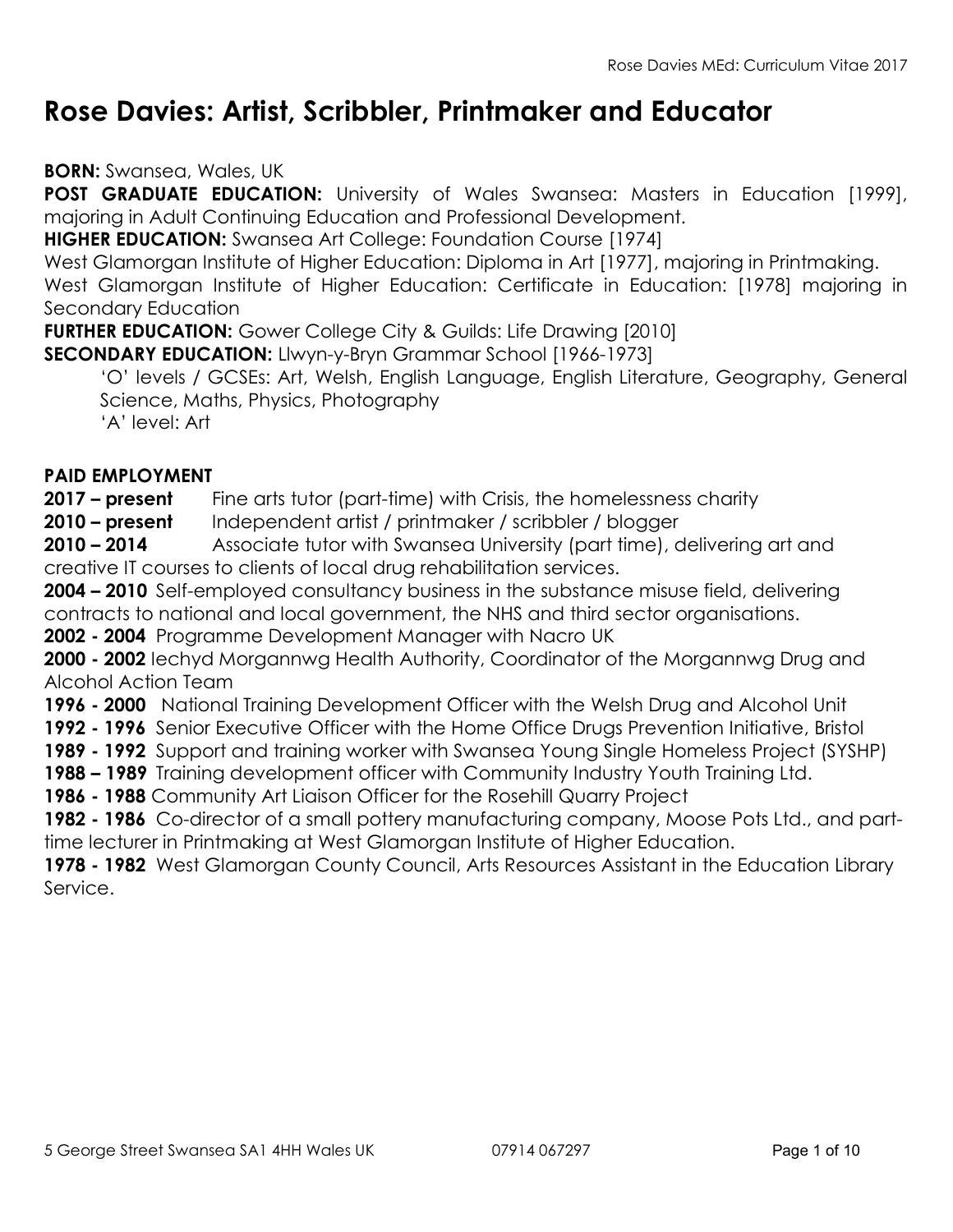Graduating from Art College at the end of the 70's, I survived punk, post-modernism and the rise of Thatcherism with my belief in traditional art values and particularly drawing, intact. Majoring in printmaking, I continued to draw after leaving college, but like many other struggling young artists at that time I developed a secondary career, spending years working with drug / alcohol dependent people, the homeless and those with criminal behaviour, in Wales and England, gaining a Masters in Adult Education from Swansea University. My work with severely damaged and excluded people has influenced me deeply and reflects my admiration for the beauty and resilience of the human body, existing within the often harsh conditions of the modern city. At the turn of the century, I started to move back into the arts, becoming an artist/member of Swansea Print Workshop, and collaborating with several artist collectives to promote public and social engagement in the arts. I now work full time on developing my arts practice and building a body of work from my city centre studio.

## My Practice As An Educator

I graduated with a Certificate in Education after I completed a Diploma in Art and throughout the 1980s I did some part-time lecturing in printmaking and a lot of community arts, but then changed career to work with marginalised groups of people where I developed and delivered less formal education and training in community settings. A major component of my work with the Home Office and Welsh Drug and Alcohol Unit, Iechyd Morgannwg and NACRO, was the development, accreditation and delivery of professional training, which was aided by gaining a Masters in Education.

Since moving back into the Arts this century, I have developed and run workshops and accredited courses in drawing, printmaking, digital art and design, creativity, history of art and culture to a wide range of people at all levels of ability, from marginalised groups to experienced artists; from hobbyists to people in therapy. I have delivered these with Swansea University Department of Adult and Continuing Education, Swansea Print Workshop and independent art education providers. I also delivered workshops and lectures during my two international residencies in the USA and Pakistan.

# My Practice As An Artist

### Scribbling – a compulsion to draw

I have been drawing since I was a tiny child; a sketchbook is my constant companion. I have never wavered from my conviction that several thousand years of European artistic tradition cannot be wrong. Far from just being practice pieces, drawings are works of art in their own right. Throughout a long tradition from Leonardo da Vinci, through Egon Schiele and onto the comic book renaissance of the 1980's and 1990's, drawings have expressed artists at their most raw and uninhibited. I draw directly from the world around me, taking inspiration from the fastmoving cityscape and the teeming life within it and I am heavily influenced by my work with marginalised groups, looking at the extraordinary within the ordinary.

5 George Street Swansea SA1 4HH Wales UK 07914 067297 Page 2 of 10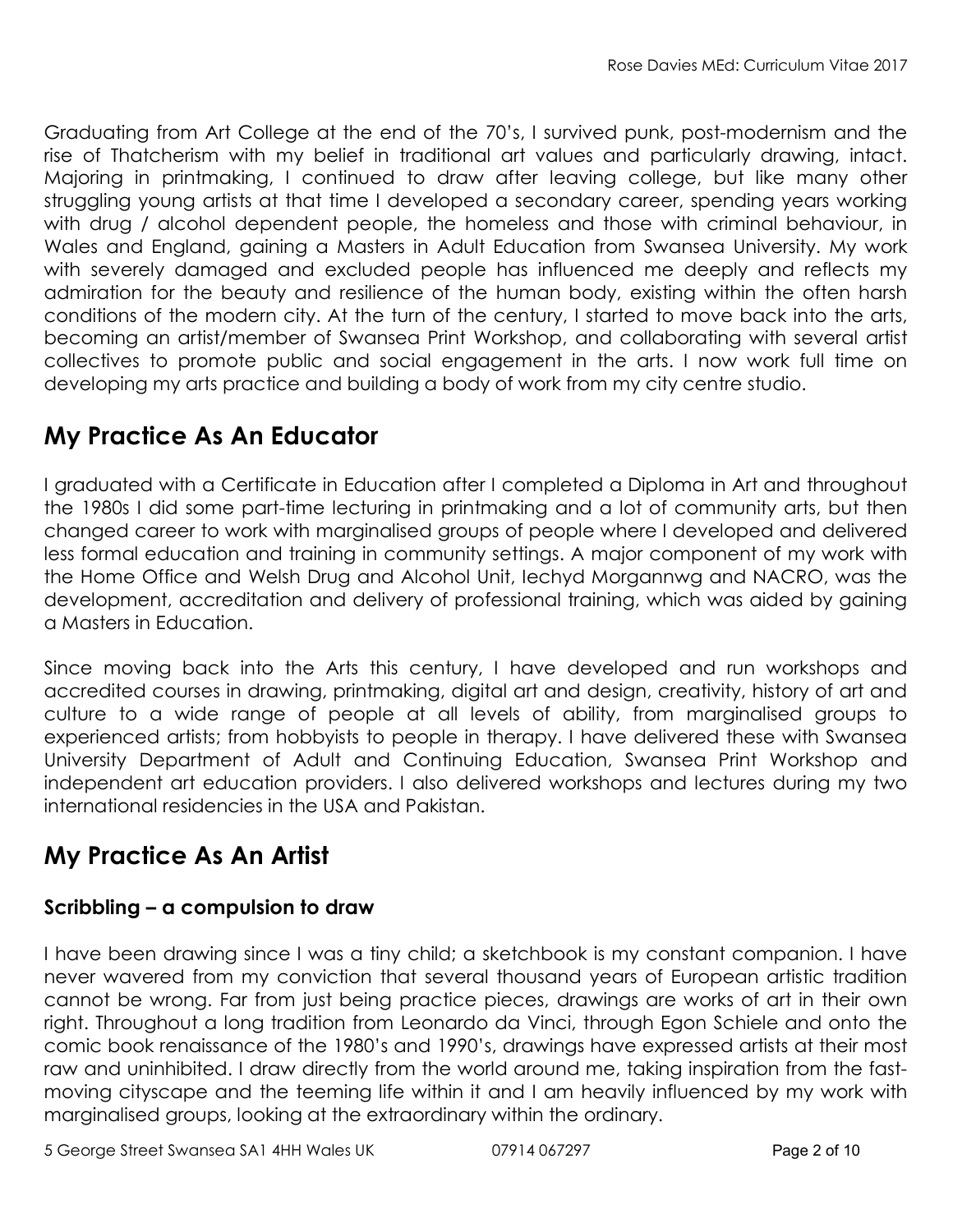I keep up my professional practice and development in drawing, completing three year's parttime study of life drawing (City and Guilds) in order to force myself out of my comfort zone and I also draw regularly with the 'Thursday Night Life Drawing group' at Swansea Print Workshop.

## **Printmaking**

My drawings form the basis for my work in fine art printmaking. I specialise in a number of techniques:

- Three colour separation monotype, a drawing-based approach favoured by the Impressionists, particularly Degas and Monet.
- Renaissance drawing technique underpins my ongoing series of photopolymer plate etchings.
- I explore maniér noir and chiaroscuro in my block printing where I often cut into discarded materials - various wood products and recycled signwriters' foamboard.
- My drawing practice is also central to the development of large scale mixed media pieces, building layers of monotypes, screenprint and drawing to produce unique pieces.

### The human form

There is a long tradition in Western art of representing the human figure, but the way in which the body is viewed has changed through the ages, sometimes venerated, sometimes reviled. Currently, the nude appears to be out of favour in Western art and seems to have the capacity to shock. Traditionally, male artists have taken the lead in representing the human body, but in the early  $21st$  century, there is an opportunity for a female interpretation and a feminine / feminist viewpoint, interpreted through intense personal and cultural influences. In an age where many seek to alter their looks artificially, wiping the hard-won marks of their lifelong endeavours from their faces and bodies, I revel in scrutinising the human figure and reflecting the experiences written all over it. Recently, I have set myself the task of drawing portraits of 100 Baby Boomers into my sketchbook. I have nearly finished and plan to develop a print-based installation from them.

### En plein air

Drawing en plein air underpins my art practice and I have no problem drawing live in public, I think it is good for the public to see how artists work. I have participated in a number of live outdoor drawing events in Wales and England - Fringe Arts Bat, Locws International, and I frequently hang about on street corners scribbling what's in front of me – the artist as voyeur! Through much of this year, and in all weathers, I worked with a prehistorian and a film maker to visit and draw ancient monuments - Neolithic and Bronze Age burial chambers, ceremonial circles and standing stones across South Wales. Coming face to face with these symbols both of a long lost culture and of continuity in a rapidly changing world has had a profound impact on me and resulted in a recent solo show at The Workers Gallery in the Rhondda Valley.

### Social engagement

5 George Street Swansea SA1 4HH Wales UK 07914 067297 Page 3 of 10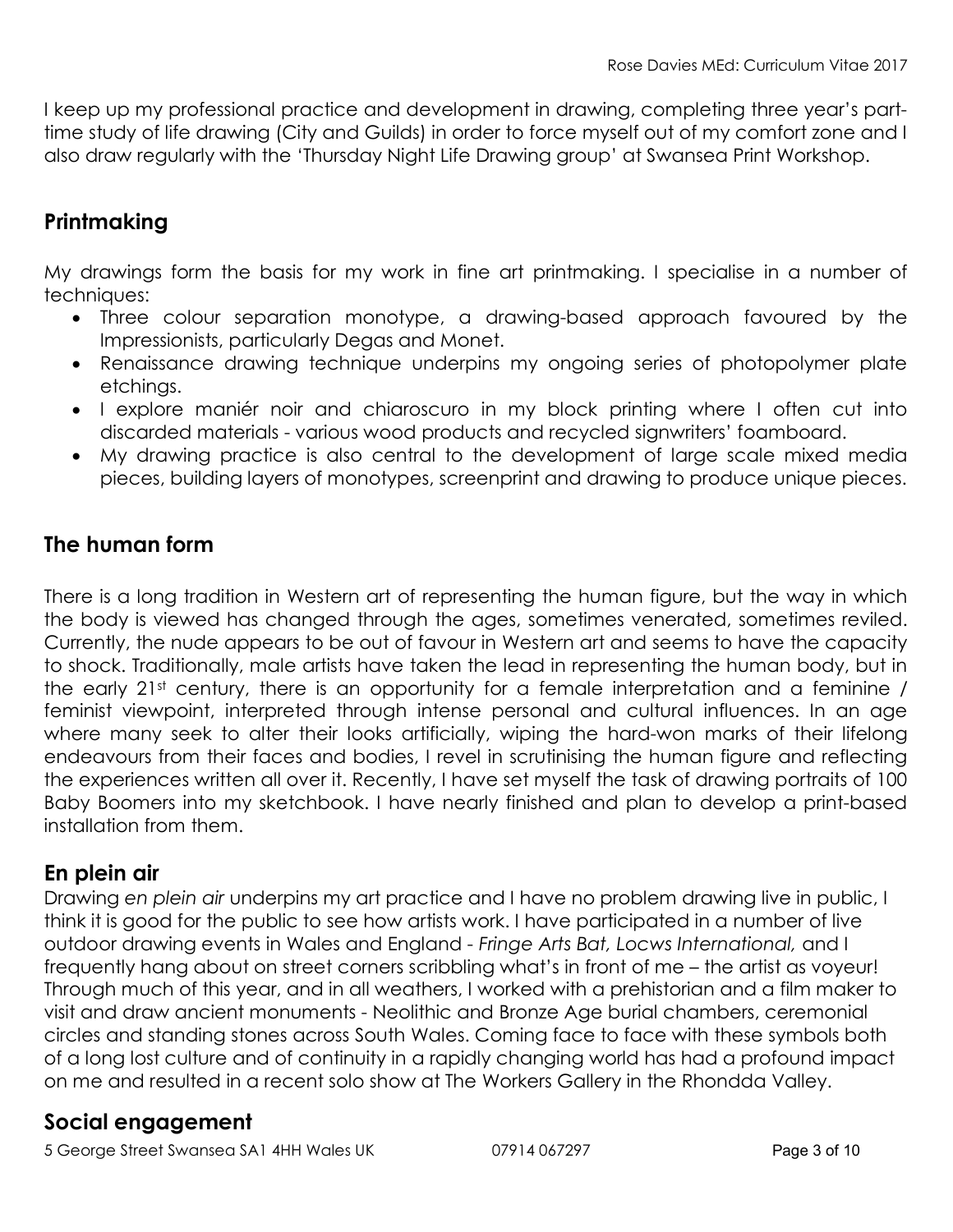I am committed to making art available to people who would not normally participate and have been involved with a number of collectives that bring art into public spaces including, Commensalis, 15hundred Lives, Elysium Artspace, Collect Connect, Twelve:34, Creative Bubble, Bagpuss Window and The Space. As Rosie Scribblah, I am an active blogger with an international readership, writing a daily illustrated blog using my sketchbook drawings as source material. I also have several years experience curating exhibitions and art events in public spaces such as cafes, pubs, unused shops and the street, bringing quality contemporary art to a new audience outside the confines of the 'white cube' gallery setting. . .

## More on my work

Website: www.scribblah.co.uk Swansea Print Workshop: www.swanseaprintworkshop.org.uk Facebook: https://www.facebook.com/Rosie-Scribblah-Printmaker-and-Scribbler-149442308432211/?ref=aymt\_homepage\_panel Twitter: https://twitter.com/RosieScribblah YouTube: https://www.youtube.com/user/fightming

## Contact details

5 George Street Swansea SA1 4HH UK 01792 524385 07914 067297 scribblah@hotmail.co.uk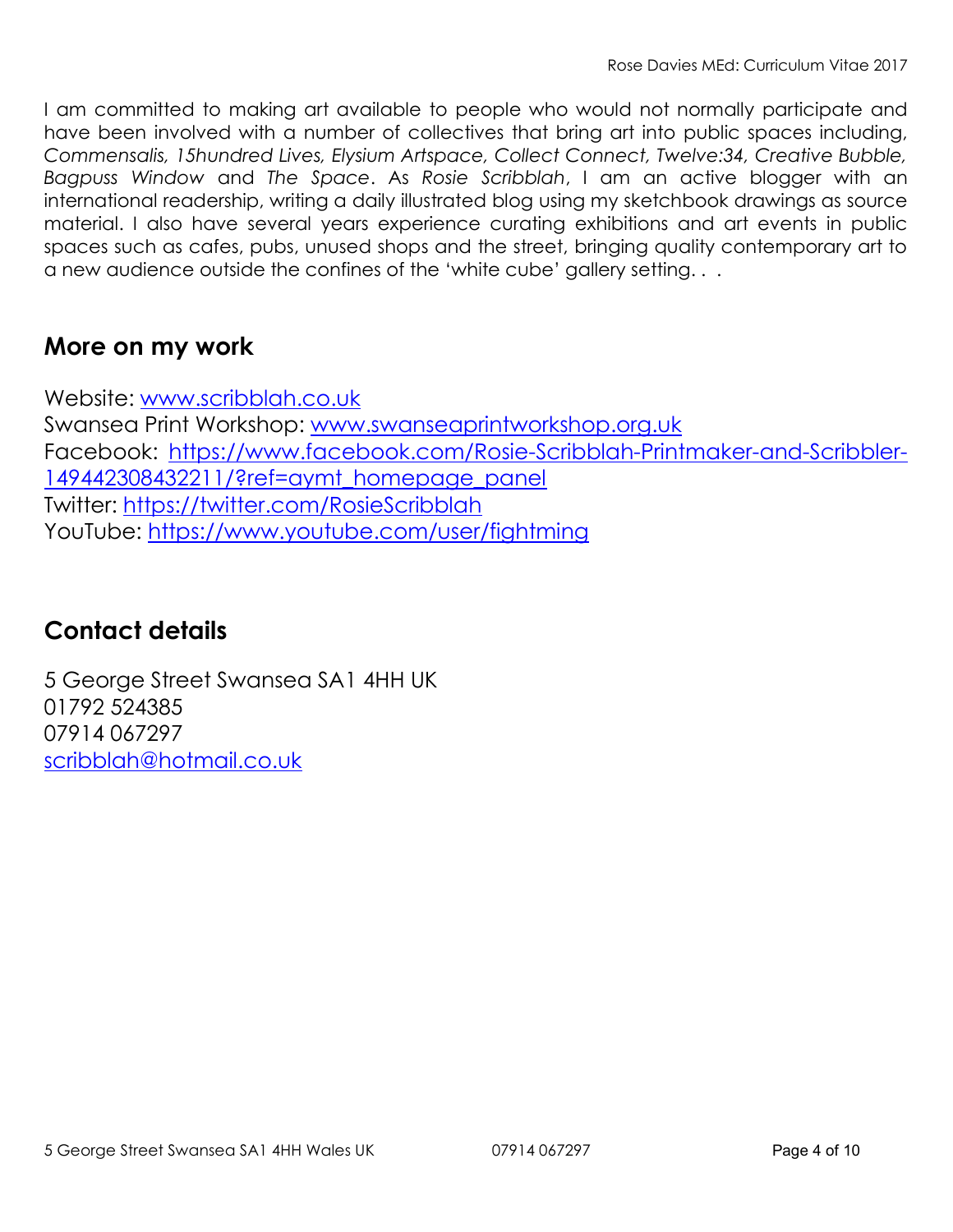# Exhibitions / Commissions / Events

### 2018

- 'Here Be Dragons', a commission for Sky Arts Art50
- Nawr Yr Arwr / Now The Hero Open Studio at Volcano, Swansea
- Now The Printmakers group show at Swansea Print Workshop
- **Print Explosion, group show at Volcano, Swansea**
- **Leftovers VII miniature prints group show at the Qilin Gallery in Dongguan, China**
- **International Women's Day: Swansea Creatives at The Welfare, Ystradgynlais**
- **International Women's Day: Swansea Creatives at Cinema & Co, Swansea**

#### 2017

 'Breaking New Ground', international printmaking group show at Swansea Print Workshop

 'Breaking New Ground', international printmaking group show at Franklin Pierce University, New Hampshire, USA

- 'Working Out' group show at The Workers Gallery, Ynyshir
- WMD Women Of Mass Dimensions, International Womens Day group show, Cinema & Co, Swansea
- **EXTERT 2015 Institute The International Print, a group show touring various venues across the USA,** Australia, New Zealand, China, Europe and Wales

### COMING UP

- **The Hunt, Cinema & Co, Swansea**
- TROUBLEMAKERS street art event via Volcano, Swansea

#### 2016

- 'The SPace,', a 3-month artistic collaboration with Swansea Print Workshop in Swansea's High Street
- **Print From Two Cities, a group show between Cardiff and Swansea Print Workshops,** Pier Pavilion Gallery, Penarth
- 'A World Of Work', group show of gallery artists, The Workers Gallery, Ynyshir
- **The Plebeian Scribblers', live performance drawing in Fringe Arts Bath**
- 'Divided By The Meltwater II', group show from a collaboration between South Wales and North Devon artists to be exhibited in University of Wales, Trinity Saint Davids, Swansea
- 'Leftovers VI' International Print, a group show touring various venues across the USA, Australia, New Zealand, Europe and Wales
- AitTV (Arts in the Tawe Valley), a group printmaking show at The Welfare, **Ystradgynlais**
- 'Y Twrch Trwyth', The Workers Gallery, Ynyshir, a solo show of drawings and prints of ancient monuments in the South Wales Bronze Age landscape.
- 'Breaking New Ground', international printmaking group show at Aberystwyth University School of Art
- Artist Residency at Galerie Simpson, Swansea

5 George Street Swansea SA1 4HH Wales UK 07914 067297 Page 5 of 10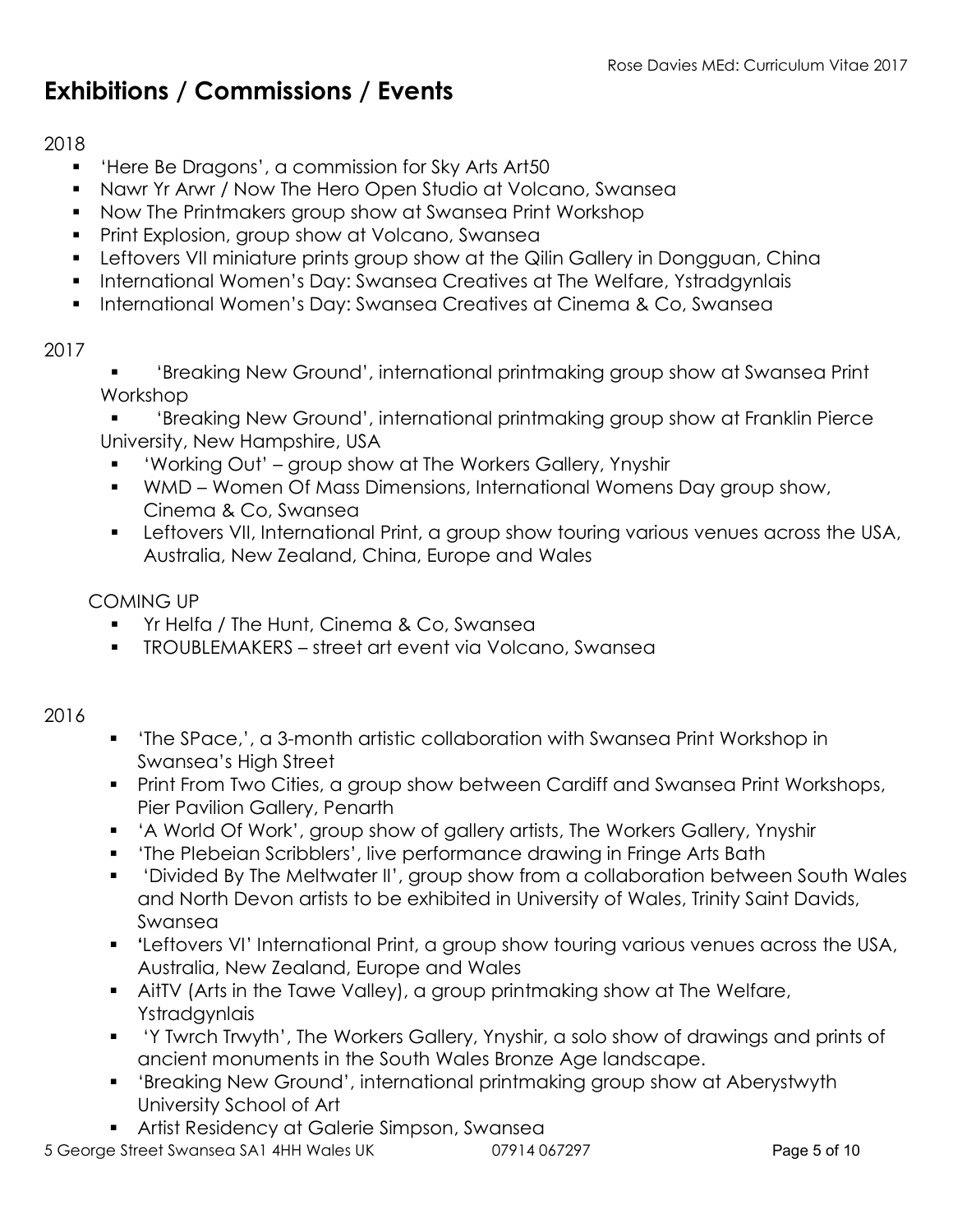- Women's Arts Association (Wales) Annual Exhibition, Llanover Hall, Cardiff
- FiliArt: Refuge The New Face of Feminism, Oxford House, London
- 'Alone In The Universe', group show, The Workers Gallery, Rhondda
- Swansea Print Workshop annual show

#### 2015

- 'Curioser And Curioser', an ongoing monthly public interactive art event at Creative Bubble with the 15 Hundred Lives collective
- 'Divided By The Meltwater', a group show from a collaboration between South Wales and North Devon artists in Petroc Gallery, Barnstaple
- Permanent collection, The Worker's Gallery, Ynyshir, Wales
- 'Casting Balls And Lego Men' an ongoing monthly public interactive art event at Creative Bubble with the 15 Hundred Lives collective
- 'Art Lovers', a group show of contemporary national and international printmaking at Galerie Simpson, Swansea, featuring Gavin Turk, Angela De La Cruz, Jamie Read, Gary Hume and others
- 'Process, A Museum Experience', a mixed media and public access collaboration between the 15 Hundred Lives collective and Swansea Museum
- 'On The Map', a collaboration with collage artist Melanie Ezra for the London-based Collect Connect art collective, producing a map of a walk with our artwork for publication and exhibited in the Embroiderer's Gallery, London
- 'Workers In Progress', a group show and drawing residency at The Workers Gallery, Ynyshir
- **The London Art Car Boot Fair**
- 'The Plebeian Scribblers', live performance drawing in Fringe Arts Bath
- **EXT** Leftovers V, International print show, The Worker's Gallery, Ynyshir and Swansea Print Workshop
- 'The Big Draw', an ongoing monthly public interactive art event at Creative Bubble with the 15 Hundred Lives collective
- 'The Art Of Caring', group show with Collect Connect, Surrey, England
- 'People And Place', a Group Show and public access collaboration with the 15 Hundred Lives collective at Oriel Ceri Richards, Taliesin Arts Centre, Swansea
- 'Victoriana' group show, Tapestri, Swansea
- 'The Bagpuss Window', a one-month public interaction and artist collaboration in a derelict building on Swansea's High Street The Bagpuss Window: http://scribblah.co.uk/2016/03/16/build-it-and-they-will-come/
- 'Pakistan Pop Up', a four day public access art event at Swansea Print Workshop in collaboration with silkscreen artist Hannah Lawson, based on our residency at the Zaira Zaka Print Studio in Rawalpindi in 2014.
- '15 Years, People and Printmaking', group show, Swansea Print Workshop, Artswing, Swansea
- Xmas Group Show, Oriel Ceri Richards, Swansea, Wales
- 'The SPace,', a 3-month artistic collaboration with Swansea Print Workshop in Swansea's High Street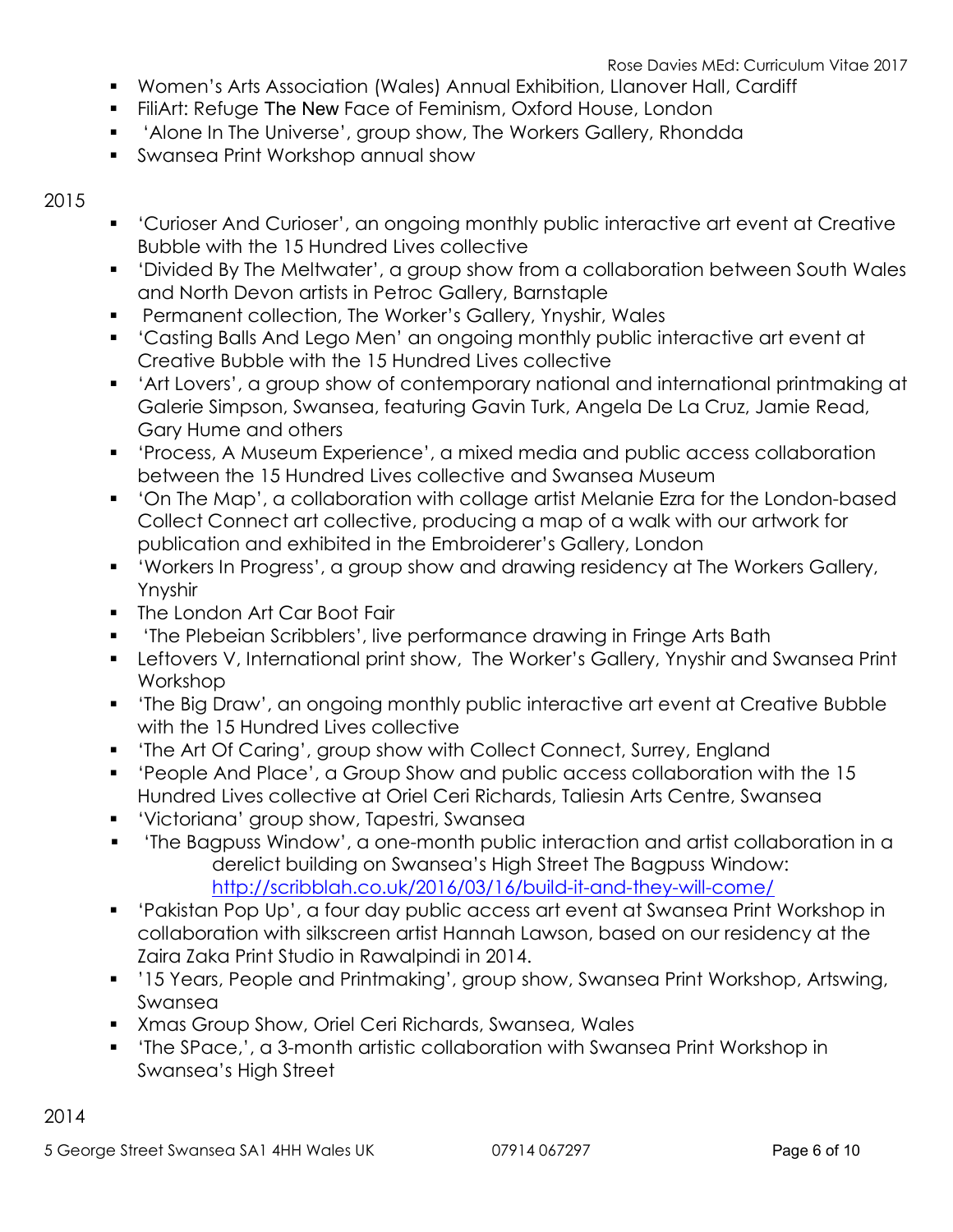- 
- 'RECYCLE' an ongoing monthly public interactive art event at Creative Bubble with the 15 Hundred Lives collective.
- 'The Industrial Valley', Printmaking and Drawing Show Rhondda Heritage Centre
- 'LOVE!' an ongoing monthly public interactive art event at Creative Bubble with the 15 Hundred Lives collective.
- Artist in Residence, Zaira Zaka Print Studio, Rawalpindi, Pakistan
- 'Five Connect' group show of 5 Welsh and Pakistani artists, The Satrang Gallery, Islamabad, Pakistan
- 'Metaphor' group show, The Cove, Swansea
- 'Fridge Arts Bath' public interactive group show with the Collect Connect Collective as part of Fringe Arts Bath 2014
- 'The Body' group show with the Commensalis collective at Fringe Arts Bath
- 'The Cellar of Curiosities' group show with the 12:34 collective as part of Fringe Arts Bath 2014
- 'First Come, First Served' an ongoing monthly public interactive art event at Creative Bubble with the 15 Hundred Lives collective.
- Leftovers IV and Public Gesture, two international printmaking group shows at The Cove, Swansea
- 'See What They Just Did!' an ongoing monthly public interactive art event at Creative Bubble with the 15 Hundred Lives collective.
- Leftovers V, international print show, Australia
- 'What Are They Doing Now?' an ongoing monthly public interactive art event at Creative Bubble with the 15 Hundred Lives collective.
- 'A Week At The Bubble', 15 Hundred Lives group show at Creative Bubble Artspace, Swansea
- 'The One Show' participated in a public art event organised and filmed by BBCs The One Show, St. David's, Wales
- 'They're At It Again' an ongoing monthly public interactive art event at Creative Bubble with the 15 Hundred Lives collective.
- Swansea Print Workshop group show, Y Galeri, Caerphilly, Wales
- 'In The Zone' an ongoing monthly public interactive art event at Creative Bubble with the 15 Hundred Lives collective.
- Leftovers V, International print show, Wharepuke Gallery, New Zealand
- A Book About Death, international miniature show, Royal Cambrian Academy, Conwy, Wales
- Xmas Show, Oriel Ceri Richards, Swansea, Wales
- Winter group show, Womens' Association of Artists, Cardiff, Wales
- **Permanent collection, The Worker's Gallery, Ynyshir, Wales**
- 'Over By Where?' an ongoing monthly public interactive art event at Creative Bubble with the 15 Hundred Lives collective.

#### 2013

- **15 Hundred Lives group show, The Arts Wing, Swansea**
- Arts Birthday Locws International Swansea
- **Drawn To Print The Cove Swansea**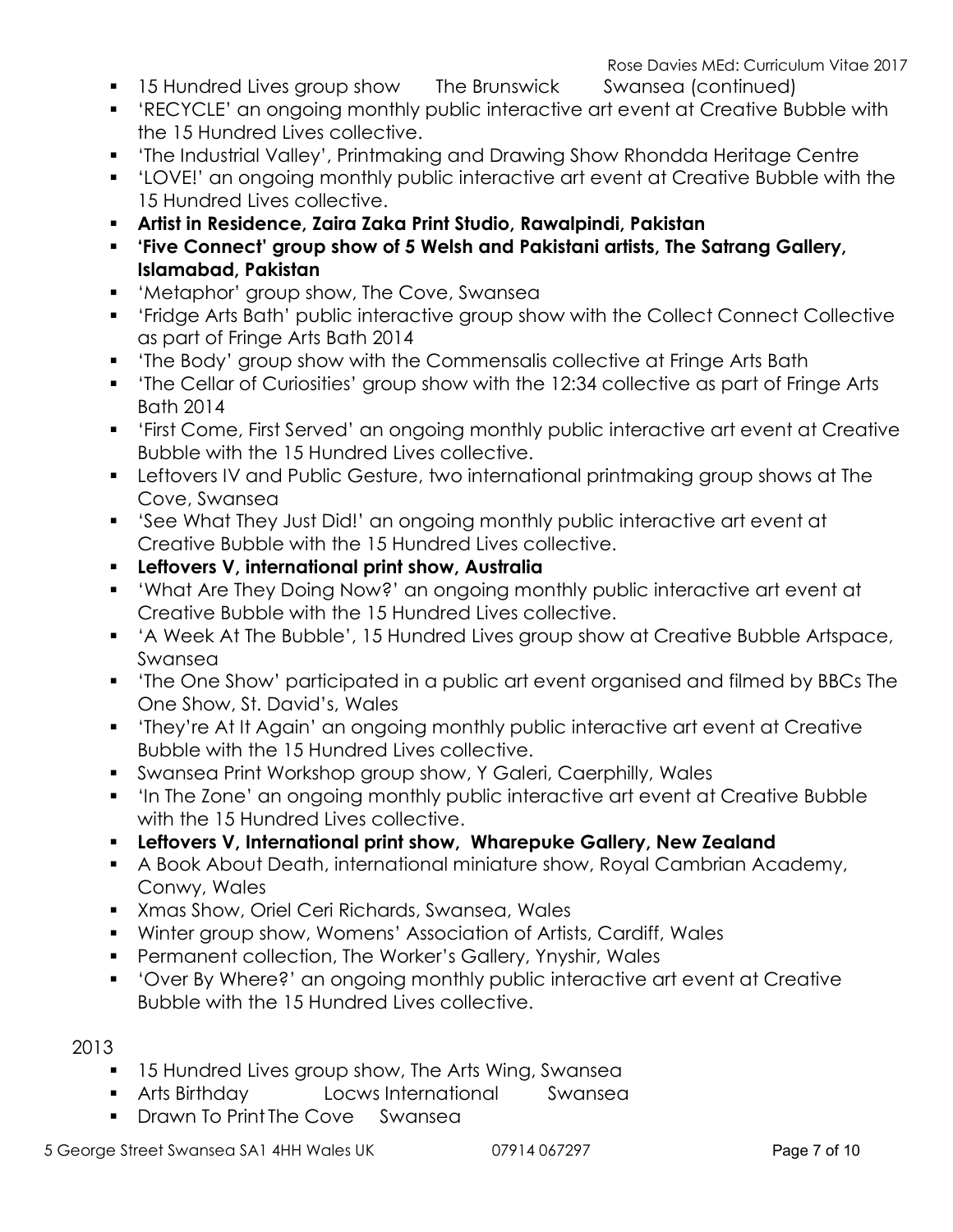- 'What Do Artists Do All Day? 1', an ongoing monthly public interactive art event at Creative Bubble with the 15 Hundred Lives collective
- **12:34 group show The Cove Swansea**
- 'What Do Artists Do All Day? 2', an ongoing monthly public interactive art event at Creative Bubble with the 15 Hundred Lives collective
- **Emerging Welsh Artists Fountain Fine Arts Llandeilo**
- Drawing participant in Twelve34 Big Draw at Swansea Foyer
- 'What Do Artists Do All Day? 3', an ongoing monthly public interactive art event at Creative Bubble with the 15 Hundred Lives collective
- Artist in Residence, Wingtip Press, Boise, Idaho USA
- Residency exhibition, Wingtip Press, Idaho USA
- 'Memories', an ongoing monthly public interactive art event at Creative Bubble with the 15 Hundred Lives collective
- **EXECT:** Leftovers IV International touring group exhibition including
	- venues across the USA, Australia, Wales and New Zealand
- 12:34 @ Fringe Arts Bath, UK
- 'Commensalis II', Walcot Gallery, Bath, UK
- 'Feed The Artists', an ongoing monthly public interactive art event at Creative Bubble with the 15 Hundred Lives collective
- 'Public Gestures', a printmaking portfolio of 13 Welsh and American printmakers, shown at the Printmaking Alliance Symposium, Utah, USA
- 'The Xmas Show'. Oriel Ceri Richards Swansea
- **The Industrial Valley, Printmaking and Drawing Show Cynon Valley Gallery**
- Swansea Print Workshop Annual Show Cynon Valley Gallery
- **15 Hundred Lives group show** The Brunswick Swansea
- 2012 Welsh Printmakers group show White Hart Gallery Tenby 'Woodcuts' The Brunswick Swansea
- Group Show Saith Gallery Burry Port Swansea and Cardiff Printmakers Oriel Canfas Cardiff Welsh Print International Biennale Lancashire "Commensalis" Walcot Gallery, Bath, UK Tros Gynnal group show Swansea, Cardiff, Shropshire The Drawing Project Nottingham Swansea Print Workshop Annual Show. Swansea 'The Xmas Show'. Oriel Ceri Richards Swansea "Rinascere" The Brunswick Swansea Leftovers III liternational touring group exhibition including venues across the USA, Wales and New Zealand Drawing participant in Swansea Plinth Locws International Drawing participant in 'Disruption II' Elysium Swansea
- 2011 Bread and Roses. Women Centre Stage. Dylan Thomas Centre. Swansea The Wrexham Welsh Print International Biennale [prizewinner] 'Scribble Cats': Swansea: The Brunswick 'Funguys' Swansea The Brunswick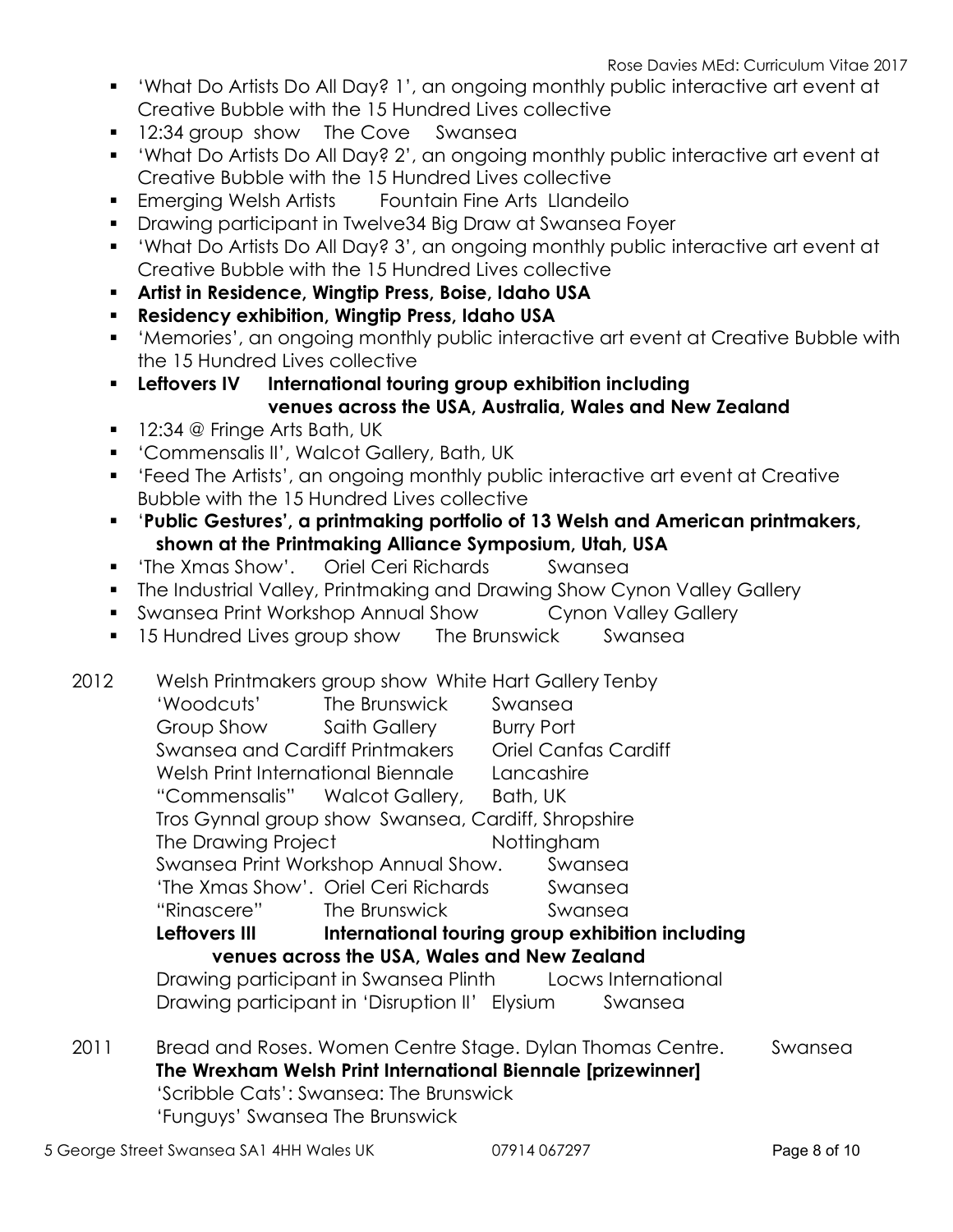Summer Show, Farnham, Surrey, LIFE gallery '100 Welsh Artists' Elysium Venice Monotypes Café Nisse Swansea Joy' Monkey Swansea Tros Gynnal group show Swansea, Cardiff Swansea Print Workshop Annual Show. The Arts Wing Swansea Winter Show The Brunswick, Swansea The Xmas Show Oriel Ceri Richards Swansea 'Leftovers II' International touring group exhibition including venues across the USA, Wales and New Zealand Drawing participant in 'Disruption' Elysium Swansea 2010 'After The End'. Swansea. The Elysium Gallery 'Three Printmakers'. Swansea. Café Nisse 'Four in Print'. Swansea. The Junction. 'Ten / Deg'. Cardiff. Oriel Canfas Women Centre Stage. Dylan Thomas Centre. Swansea 'Print Paint Illustration'. Swansea. The Brunswick Tros Gynnal group show Swansea, Cardiff Swansea Print Workshop Annual Show. The Arts Wing 'The Xmas Show'. Swansea. Oriel Ceri Richards Winter Exhibition. The Brunswick. Swansea Group show, The Freies Museum Berlin Artawe group exhibition. Tapestri. Swansea 2009 'Prints of Pakistan'. Swansea. The Brunswick 'The Swansea Open'. Glyn Vivian Art Gallery 'Changing Swansea'. Swansea. The Arts Wing Swansea Print Workshop Annual Show. The Arts Wing Tros Gynnal. Swansea. The Old Museum Tros Gynnal. Cardiff 'Winter Drawers'. Swansea. The Brunswick 'The Xmas Show'. Swansea. Oriel Ceri Richards 2008 'Being Human'. Pembrokeshire. Nantycoy Gallery Summer Group Exhibition. Pembrokeshire. Nantycoy Gallery 'Works on Paper'. Swansea. The Elysium Gallery Tros Gynnal. Swansea. The Old Museum Swansea Print Workshop Annual Show. The Arts Wing 2007 'Figure 20'. Newbury. Exhibition by 20 artists working from life 'Afterlife on Thursday'. Swansea. The Arts Wing. 'Six Swansea Printmakers'. Swansea. The Winter Gallery Solo show of drawings and prints. Swansea. The Brunswick Swansea Printmakers Exhibition. Pakistan. Islamabad and Lahore